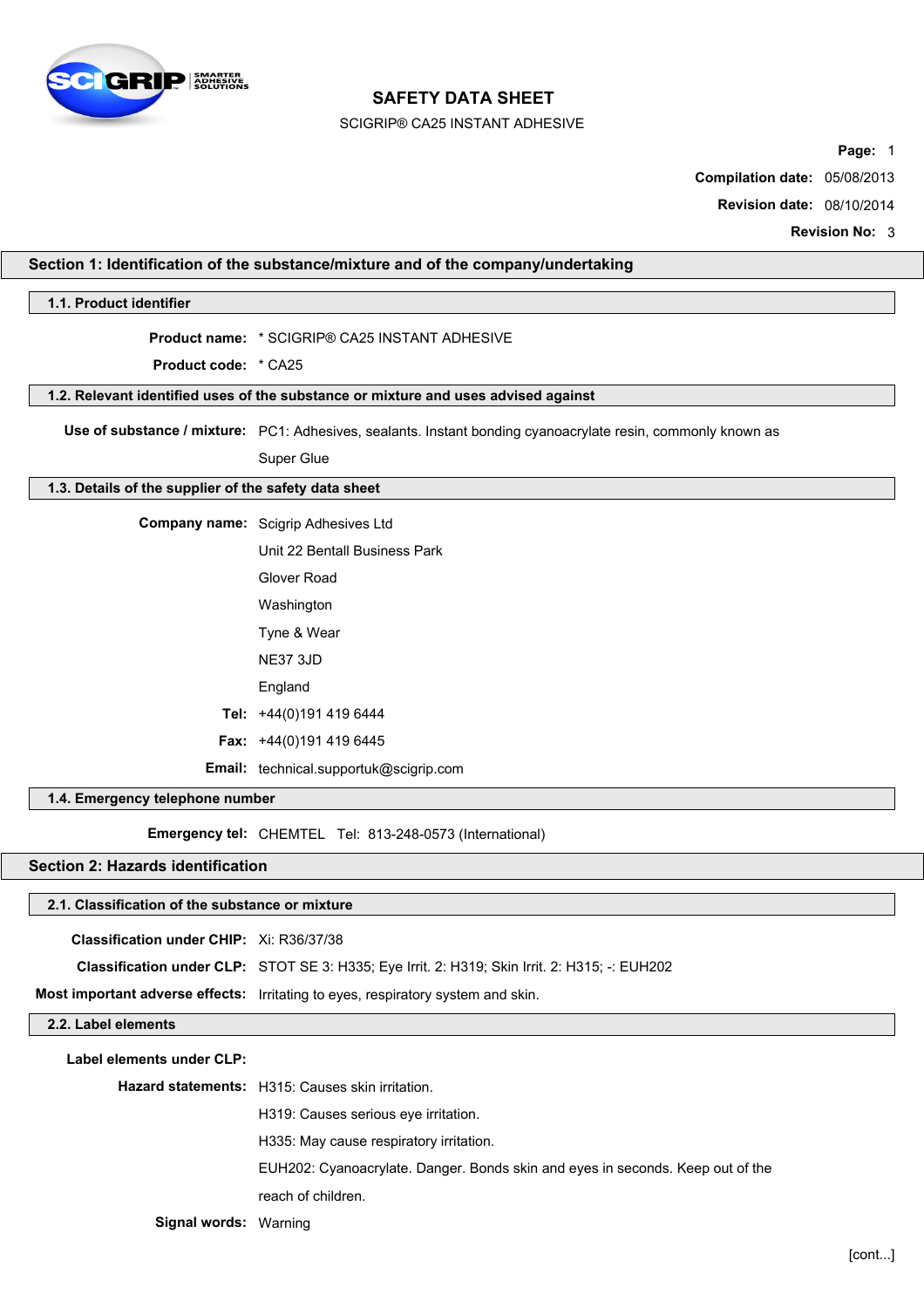### SCIGRIP® CA25 INSTANT ADHESIVE

**Hazard pictograms:** GHS07: Exclamation mark



**Precautionary statements:** P261: Avoid breathing vapour.

P271: Use only outdoors or in a well-ventilated area.

P280: Wear protective gloves/protective clothing/eye protection/face protection.

P302+352: IF ON SKIN: Wash with plenty of soap and water.

P304+340: IF INHALED: Remove victim to fresh air and keep at rest in a position comfortable for breathing.

P305+351+338: IF IN EYES: Rinse cautiously with water for several minutes. Remove contact lenses, if present and easy to do. Continue rinsing.

P308+313: IF exposed or concerned: Get medical advice/attention.

## **Label elements under CHIP:**

**Hazard symbols:** Irritant.



|             | <b>Risk phrases:</b> R36/37/38: Irritating to eyes, respiratory system and skin.                              |
|-------------|---------------------------------------------------------------------------------------------------------------|
|             | <b>Safety phrases:</b> S2: Keep out of the reach of children.                                                 |
|             | S23: Do not breathe vapour.                                                                                   |
|             | S24/25: Avoid contact with skin and eyes.                                                                     |
|             | S26: In case of contact with eyes, rinse immediately with plenty of water and seek                            |
|             | medical advice.                                                                                               |
|             | <b>Precautionary phrases:</b> Cyanoacrylate. Danger. Bonds skin and eyes in seconds. Keep out of the reach of |
|             | children.                                                                                                     |
| har hazarde |                                                                                                               |

## **2.3. Other hazards**

**PBT:** This product is not identified as a PBT/vPvB substance.

# **Section 3: Composition/information on ingredients**

**3.2. Mixtures**

## **Hazardous ingredients:**

## ETHYL-2-CYANOACRYLATE

| <b>EINECS</b> | CAS       | <b>CHIP Classification</b> | CLP Classification                                          | Percent |
|---------------|-----------|----------------------------|-------------------------------------------------------------|---------|
| 230-391-5     | 7085-85-0 | Xi: R36/37/38              | Eye Irrit. 2: H319; STOT SE 3: H335;<br>Skin Irrit. 2: H315 | 70-90%  |

## **Section 4: First aid measures**

**Page:** 2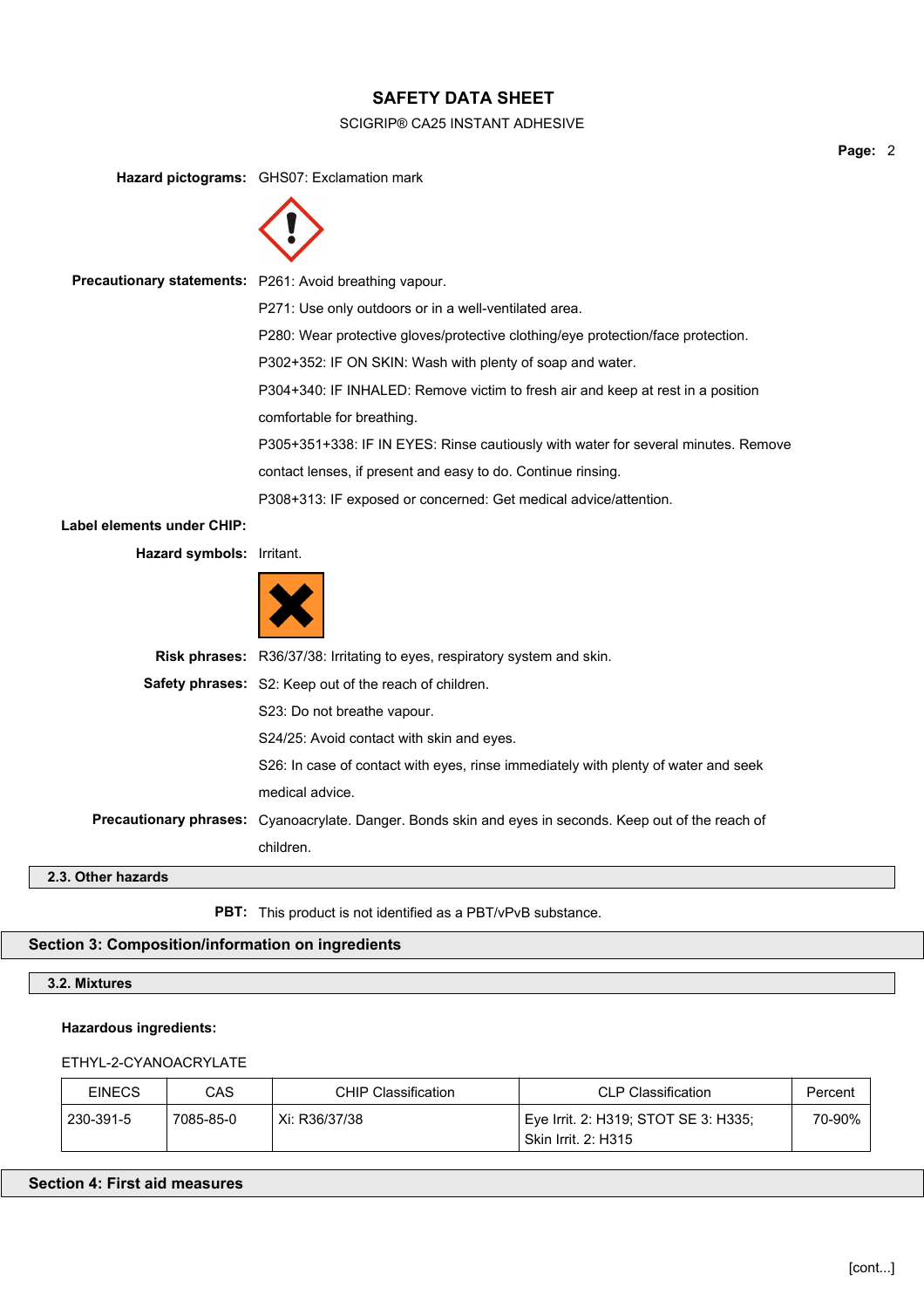#### SCIGRIP® CA25 INSTANT ADHESIVE

#### **4.1. Description of first aid measures**

**Skin contact:** Remove all contaminated clothes and footwear immediately unless stuck to skin. Wash immediately with plenty of soap and water.

**Eye contact:** Bathe the eye with running water for 15 minutes. Consult a doctor.

**Ingestion:** Wash out mouth with water. Consult a doctor.

**Inhalation:** Remove casualty from exposure ensuring one's own safety whilst doing so. Consult a doctor.

#### **4.2. Most important symptoms and effects, both acute and delayed**

**Skin contact:** There may be irritation and redness at the site of contact.

**Eye contact:** There may be irritation and redness. The eyes may water profusely.

**Ingestion:** There may be soreness and redness of the mouth and throat.

**Inhalation:** There may be irritation of the throat with a feeling of tightness in the chest. Exposure may cause coughing or wheezing.

**Delayed / immediate effects:** Immediate effects can be expected after short-term exposure.

#### **4.3. Indication of any immediate medical attention and special treatment needed**

**Immediate / special treatment:** Eye bathing equipment should be available on the premises.

#### **Section 5: Fire-fighting measures**

#### **5.1. Extinguishing media**

**Extinguishing media:** Suitable extinguishing media for the surrounding fire should be used. Use water spray

to cool containers.

#### **5.2. Special hazards arising from the substance or mixture**

**Exposure hazards:** In combustion emits toxic fumes.

**5.3. Advice for fire-fighters**

**Advice for fire-fighters:** Wear self-contained breathing apparatus. Wear protective clothing to prevent contact

with skin and eyes.

## **Section 6: Accidental release measures**

#### **6.1. Personal precautions, protective equipment and emergency procedures**

**Personal precautions:** Refer to section 8 of SDS for personal protection details. If outside do not approach from downwind. If outside keep bystanders upwind and away from danger point. Mark out the contaminated area with signs and prevent access to unauthorised personnel. Turn leaking containers leak-side up to prevent the escape of liquid.

#### **6.2. Environmental precautions**

**Environmental precautions:** Do not discharge into drains or rivers. Contain the spillage using bunding.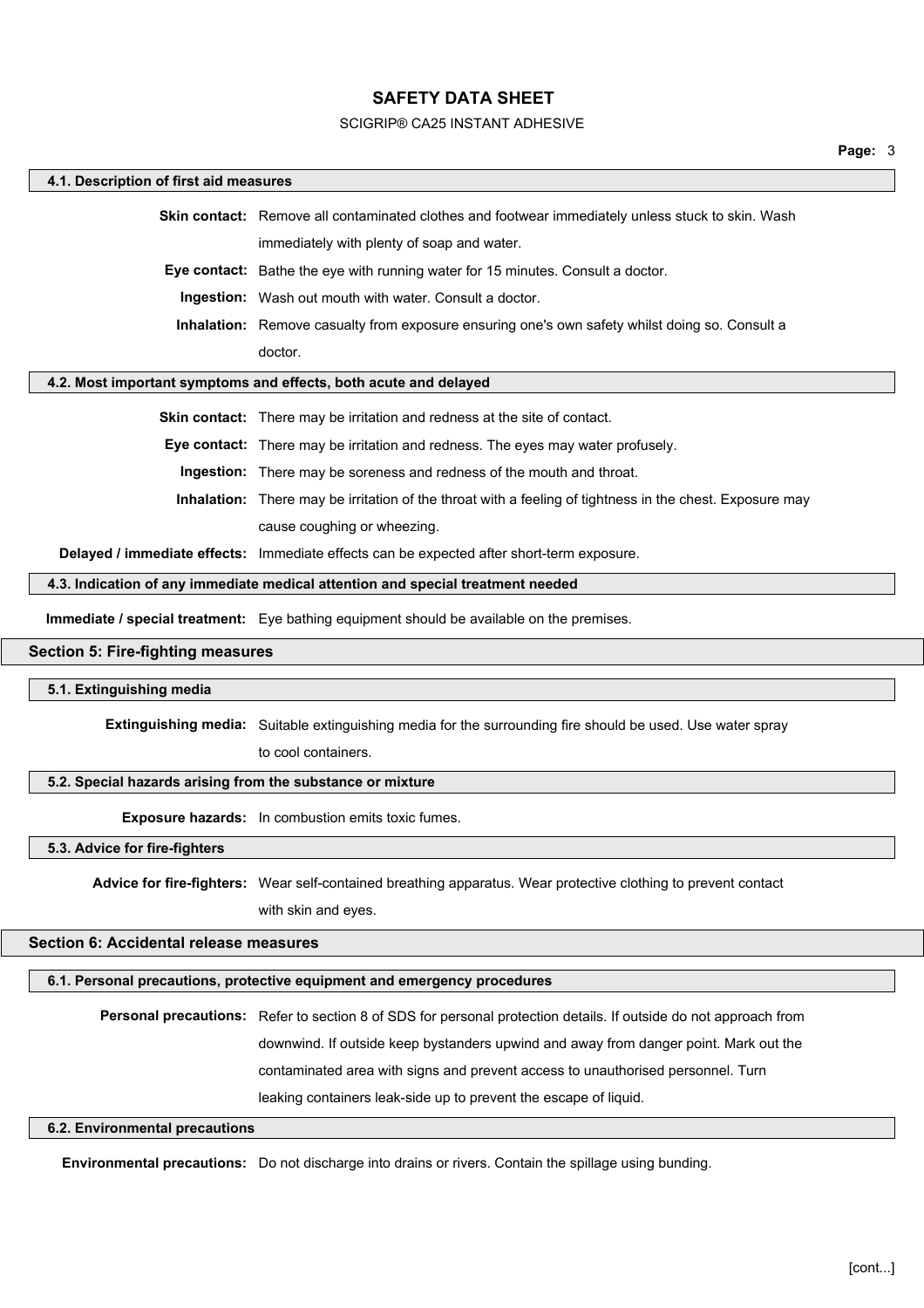### SCIGRIP® CA25 INSTANT ADHESIVE

#### **6.3. Methods and material for containment and cleaning up**

**Clean-up procedures:** Absorb into dry earth or sand. Transfer to a closable, labelled salvage container for

disposal by an appropriate method.

#### **6.4. Reference to other sections**

**Reference to other sections:** Refer to section 8 of SDS.

### **Section 7: Handling and storage**

#### **7.1. Precautions for safe handling**

**Handling requirements:** Avoid direct contact with the substance. Ensure there is sufficient ventilation of the area.

Do not handle in a confined space. Avoid the formation or spread of mists in the air.

## **7.2. Conditions for safe storage, including any incompatibilities**

**Storage conditions:** Store in cool, well ventilated area. Keep container tightly closed.

### **7.3. Specific end use(s)**

**Specific end use(s):** No data available.

## **Section 8: Exposure controls/personal protection**

### **8.1. Control parameters**

#### **Hazardous ingredients:**

#### **ETHYL-2-CYANOACRYLATE**

### **Workplace exposure limits: Workplace exposure limits: Respirable dust**

| State | 8 hour TWA | 15 min. STEL         | 8 hour TWA | 15 min. STEL |
|-------|------------|----------------------|------------|--------------|
| UK    |            | $1.5 \text{ mg/m}$ 3 |            |              |

#### **DNEL/PNEC Values**

**DNEL / PNEC** No data available.

#### **8.2. Exposure controls**

**Engineering measures:** Ensure there is sufficient ventilation of the area. **Respiratory protection:** Self-contained breathing apparatus must be available in case of emergency. **Hand protection:** Protective gloves. **Eye protection:** Safety glasses. Ensure eye bath is to hand. **Skin protection:** Protective clothing.

## **Section 9: Physical and chemical properties**

## **9.1. Information on basic physical and chemical properties**

**State:** Liquid

**Colour:** Colourless

**Odour:** Irritating odour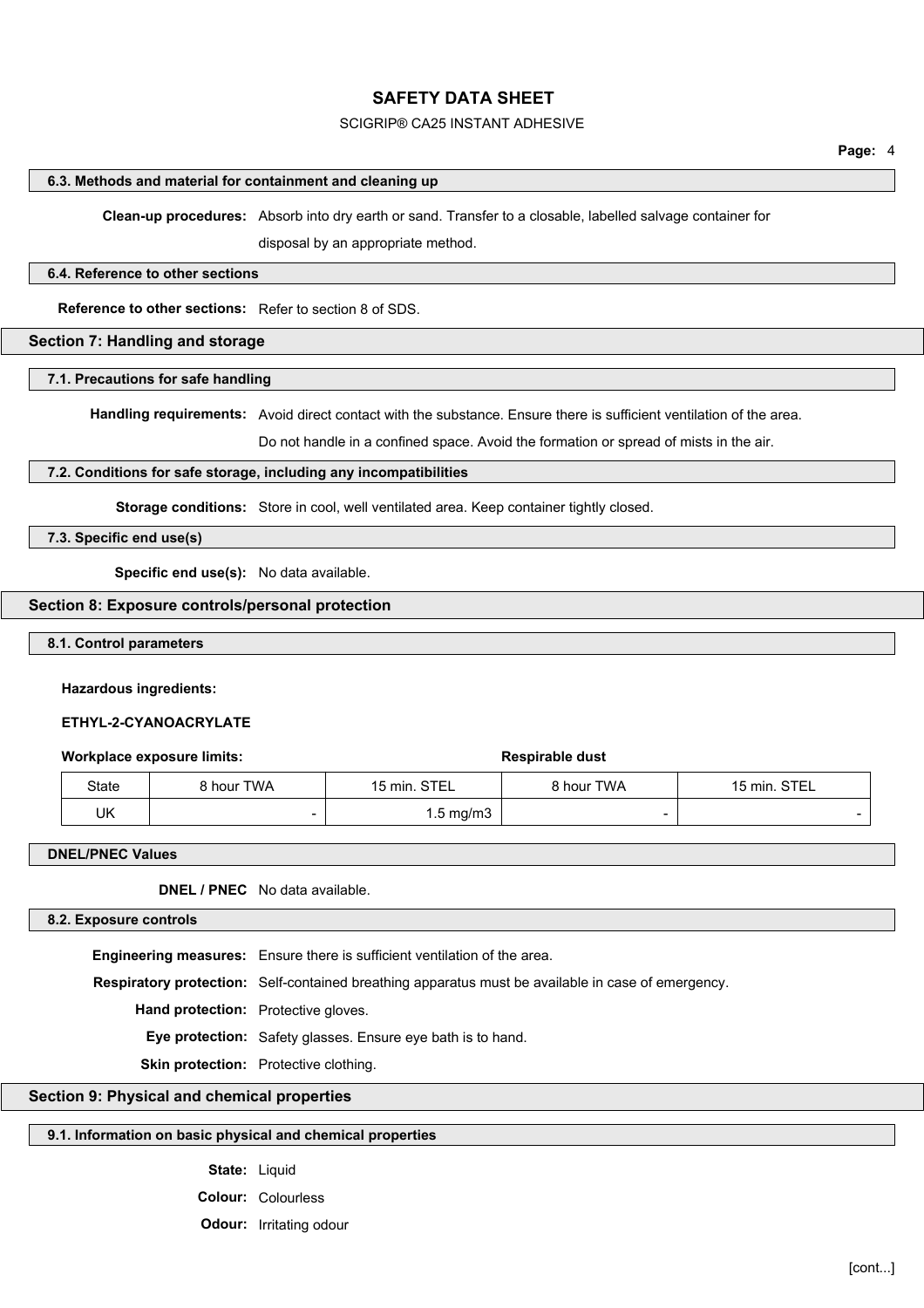#### SCIGRIP® CA25 INSTANT ADHESIVE

**Also soluble in:** Acetone.

**Viscosity:** Non-viscous

**Boiling point/range°C:** 150 **Flash point°C:** 85

**Vapour pressure:** 0.293 mmHg **Relative density:** 1.02

**VOC g/l:** <3

**9.2. Other information**

**Other information:** No data available.

### **Section 10: Stability and reactivity**

**10.1. Reactivity**

**Reactivity:** Stable under recommended transport or storage conditions.

**10.2. Chemical stability**

**Chemical stability:** Stable under normal conditions.

**10.3. Possibility of hazardous reactions**

**Hazardous reactions:** Hazardous reactions will not occur under normal transport or storage conditions.

Decomposition may occur on exposure to conditions or materials listed below.

### **10.4. Conditions to avoid**

**Conditions to avoid:** Heat.

**10.5. Incompatible materials**

**Materials to avoid:** Strong oxidising agents. Strong acids.

**10.6. Hazardous decomposition products**

**Haz. decomp. products:** In combustion emits toxic fumes.

### **Section 11: Toxicological information**

## **11.1. Information on toxicological effects**

#### **Hazardous ingredients:**

#### **ETHYL-2-CYANOACRYLATE**

| <b>DERMAL</b> | RBT | LD50 | 2000  | mg/kg |
|---------------|-----|------|-------|-------|
| ORAL          | RAT | LD50 | >5000 | mg/kg |

### **Relevant effects for mixture:**

| Effect                 | ∛oute             | <b>Basis</b>        |
|------------------------|-------------------|---------------------|
| .                      | .                 | .                   |
| <i>Irritation</i><br>. | DRM<br>INH<br>OP. | calculated<br>roous |

**Symptoms / routes of exposure**

**Skin contact:** There may be irritation and redness at the site of contact.

**Eye contact:** There may be irritation and redness. The eyes may water profusely.

**Page:** 5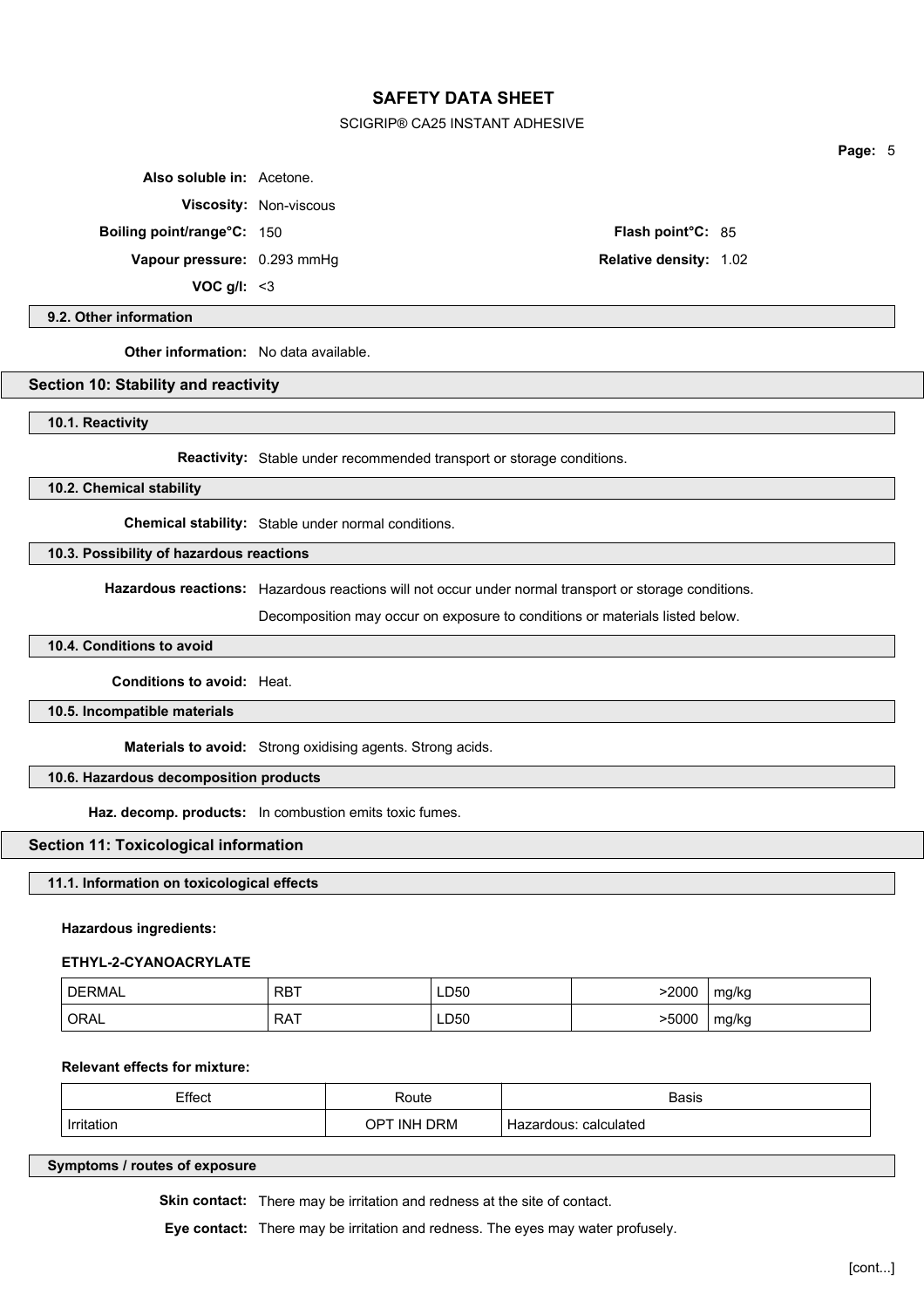### SCIGRIP® CA25 INSTANT ADHESIVE

**Page:** 6

**Ingestion:** There may be soreness and redness of the mouth and throat.

**Inhalation:** There may be irritation of the throat with a feeling of tightness in the chest. Exposure may cause coughing or wheezing.

**Delayed / immediate effects:** Immediate effects can be expected after short-term exposure.

#### **Section 12: Ecological information**

**12.1. Toxicity**

**Ecotoxicity values:** No data available.

**12.2. Persistence and degradability**

**Persistence and degradability:** Biodegradable.

**12.3. Bioaccumulative potential**

**Bioaccumulative potential:** No bioaccumulation potential.

**12.4. Mobility in soil**

**Mobility:** Readily absorbed into soil.

**12.5. Results of PBT and vPvB assessment**

**PBT identification:** This product is not identified as a PBT/vPvB substance.

**12.6. Other adverse effects**

**Other adverse effects:** Negligible ecotoxicity.

**Section 13: Disposal considerations**

**13.1. Waste treatment methods**

**Disposal operations:** Transfer to a suitable container and arrange for collection by specialised disposal company.

> **NB:** The user's attention is drawn to the possible existence of regional or national regulations regarding disposal.

### **Section 14: Transport information**

**Transport class:** This product does not require a classification for transport.

**Section 15: Regulatory information**

**15.1. Safety, health and environmental regulations/legislation specific for the substance or mixture**

**15.2. Chemical Safety Assessment**

**Chemical safety assessment:** A chemical safety assessment has not been carried out for the substance or the mixture

by the supplier.

**Section 16: Other information**

**Other information**

**Other information:** SEE SECTION 4 PROCEDURES FOR ACCIDENTAL BONDING OF SKIN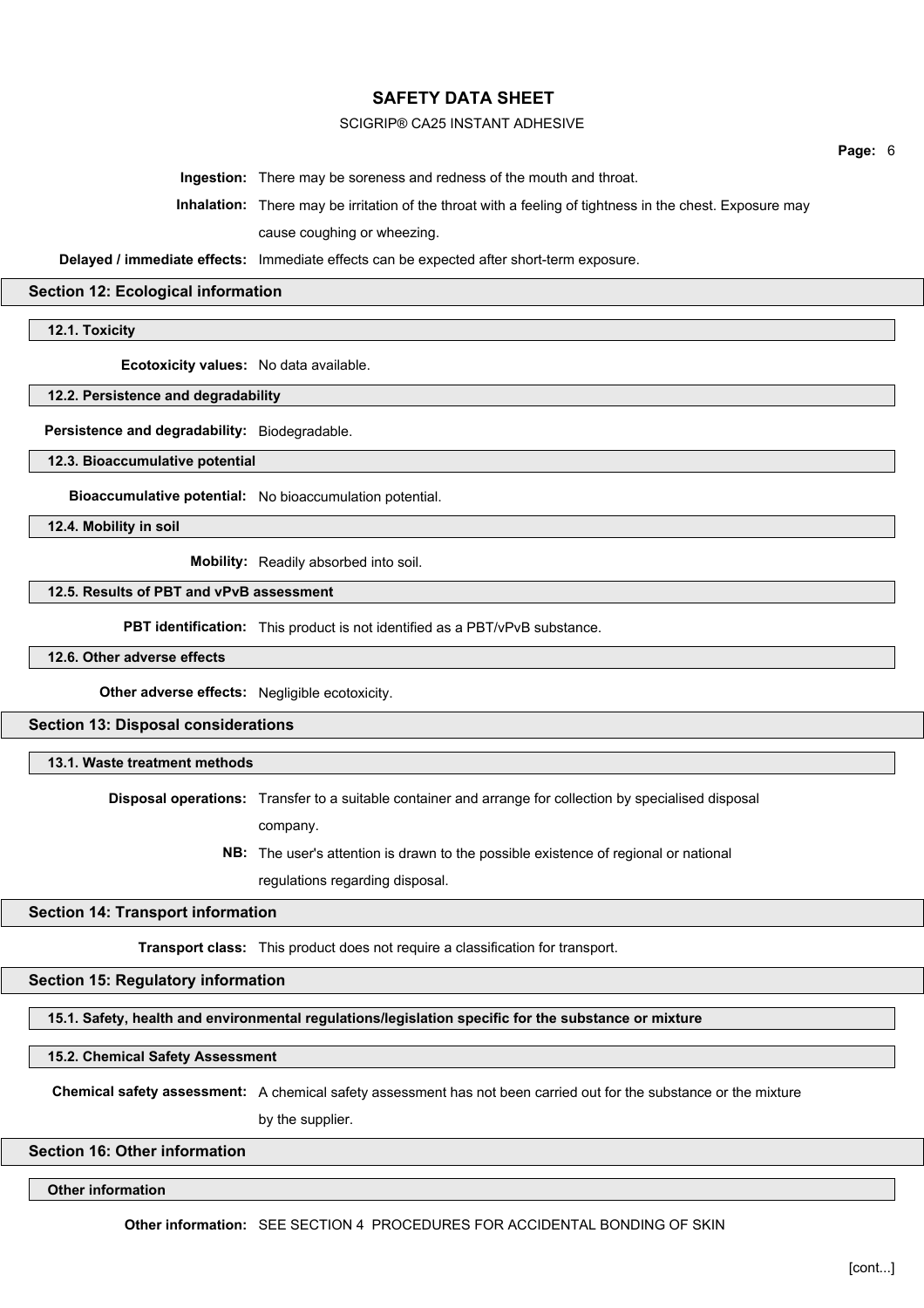## SCIGRIP® CA25 INSTANT ADHESIVE

|                                                                                                             | Page: 7 |  |
|-------------------------------------------------------------------------------------------------------------|---------|--|
| This safety data sheet is prepared in accordance with Commission Regulation (EU) No                         |         |  |
| 453/2010.                                                                                                   |         |  |
| * indicates text in the SDS which has changed since the last revision.                                      |         |  |
| <b>ABBREVIATIONS</b>                                                                                        |         |  |
| ORL - Oral                                                                                                  |         |  |
| DRM - Dermal                                                                                                |         |  |
| INH - Inhalation                                                                                            |         |  |
| OPT - Opthalmic                                                                                             |         |  |
| VOC - Volatile Organic Content                                                                              |         |  |
| PBT - Persistant Bioaccumulative Toxic                                                                      |         |  |
| STP - Sewage Treatment Plant                                                                                |         |  |
| LC50 - Lethal Concentration 50%                                                                             |         |  |
| LD50 - Lethal Dose 50%                                                                                      |         |  |
| PNEC - Predicted No Effect Concentration                                                                    |         |  |
| DNEL - Derived No Effect Level                                                                              |         |  |
| Phrases used in s.2 and s.3: EUH202: Cyanoacrylate. Danger. Bonds skin and eyes in seconds. Keep out of the |         |  |
| reach of children.                                                                                          |         |  |
| H315: Causes skin irritation.                                                                               |         |  |
| H319: Causes serious eye irritation.                                                                        |         |  |
| H335: May cause respiratory irritation.                                                                     |         |  |
| R36/37/38: Irritating to eyes, respiratory system and skin.                                                 |         |  |
| Legend to abbreviations: PNEC = predicted no effect level                                                   |         |  |
| DNEL = derived no effect level                                                                              |         |  |
| $LD50$ = median lethal dose                                                                                 |         |  |
| $LC50$ = median lethal concentration                                                                        |         |  |
| EC50 = median effective concentration                                                                       |         |  |
| IC50 = median inhibitory concentration                                                                      |         |  |
| $dw = dry$ weight                                                                                           |         |  |
| bw = body weight                                                                                            |         |  |
| $cc = closed cup$                                                                                           |         |  |
| $oc = open cup$                                                                                             |         |  |
| $MUS = mouse$                                                                                               |         |  |
| GPG = guinea pig                                                                                            |         |  |
| $RBT = rabbit$                                                                                              |         |  |
| $HAM = hamster$                                                                                             |         |  |
| $HMN = human$                                                                                               |         |  |
| $MAM =$ mammal                                                                                              |         |  |
| $PGN = pigeon$                                                                                              |         |  |
| $IVN = intravenous$                                                                                         |         |  |
| SCU = subcutaneous                                                                                          |         |  |